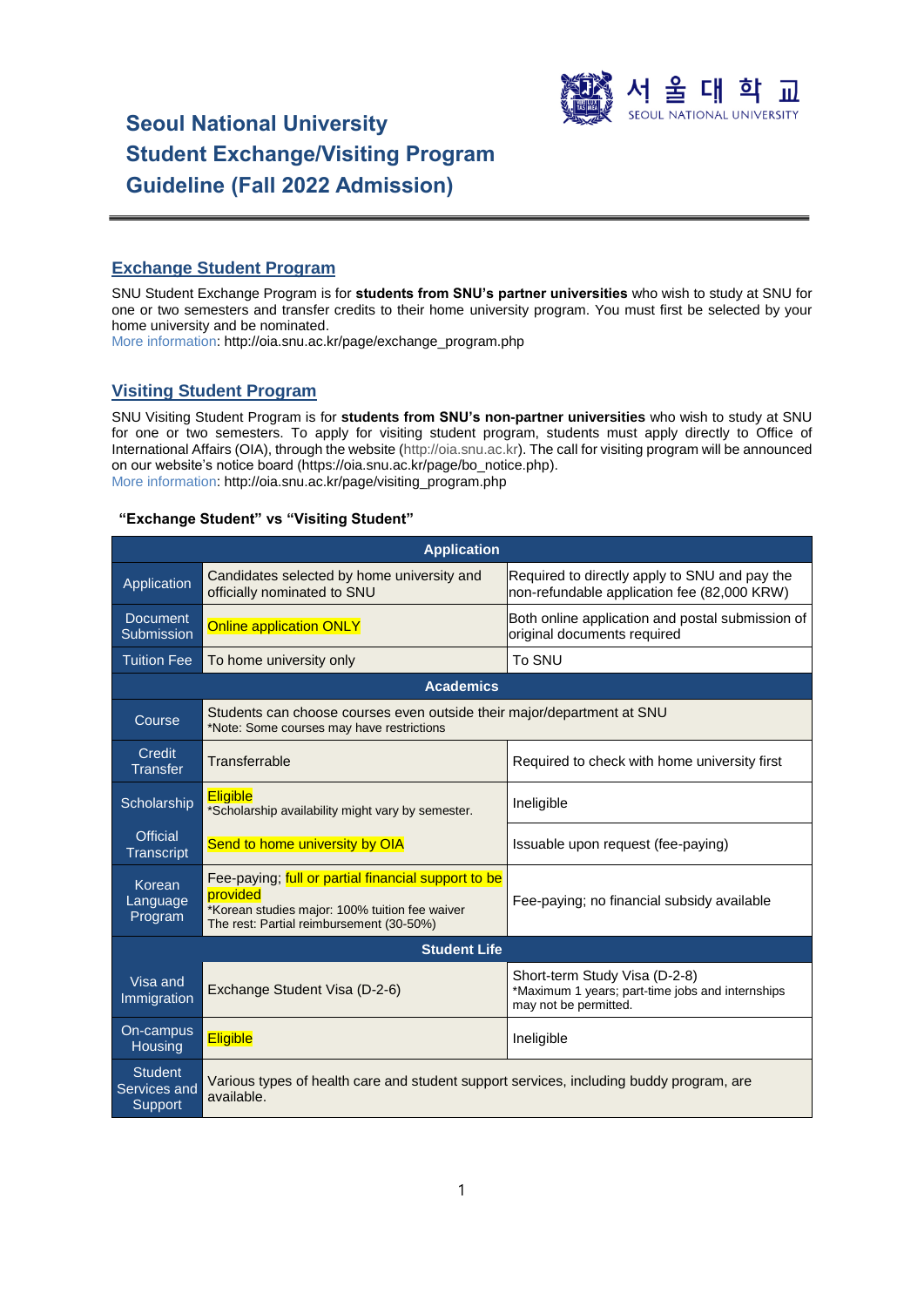

# **Application**

# **1. Eligibility**

1) Qualification

- Applicants must currently be enrolled in at least **second semester** of the home university program (= have completed at least one semester before they apply)

\* We cannot thus accept graduate students who are enrolled in the first semester of the Master's program at their application stage. **In other words, you must have at least one semester's grades on your transcript.** - GPA requirement. (from Fall 2020's admission)

| Undergraduate | GPA 2.5/4.0 (equivalent to 2.7/4.3)<br>or percentile rank 83 |  |
|---------------|--------------------------------------------------------------|--|
| Graduate      | GPA 3.0/4.0 (equivalent to 3.3/4.3)<br>or percentile rank 89 |  |

- Language: No certification is required, but a fluent level of either English or Korean language proficiency is highly recommended.

| English | <b>TOEFL</b> | IBT 88 or above  |  |
|---------|--------------|------------------|--|
|         | <b>IELTS</b> | 6.0 or above     |  |
|         | <b>TEPS</b>  | 560 or above     |  |
| Korean  | <b>TOPIK</b> | Level 5 or above |  |

\* **Dept. of Korean History/Psychology/Statistics/Pharmacy** requires applicants to provide a proof of Korean language proficiency. A satisfactory level of Korean language ability should be Level 5 or above of the official Korean Language Proficiency Test, TOPIK.

# 2) Academic Programs

All applicants for exchange/visiting program must choose **one college and department** as their affiliation and in general, applicants choose one that most suits their academic background or study abroad purpose. Students can, however, take other unrestricted courses from different colleges and departments.

- Applicants from SNU's university-wide partners can in principle apply for any academic program. Please, however, note that applicants must read the restrictions below thoroughly before making a department choice and applicants may be required to change their choice if SNU finds it difficult to accommodate it.

- Applicants from SNU's college/department-level parters must choose the specific college and department. More information:

Undergraduat[e http://en.snu.ac.kr/undergraduate-programs](http://en.snu.ac.kr/undergraduate-programs%20/) 

Graduate [http://en.snu.ac.kr/gradaute-school](http://en.snu.ac.kr/gradaute-school%20/)

<http://en.snu.ac.kr/professional-graduate-schools>

3) Restriction

\* Applicants who wish to study in the discipline of **Medicine, Pharmacy, Dentistry, Nursing, Music, Fine Arts, MBA, and Liberal Studies** must, in advance, be advised of the program availability by SNU exchange program coordinators.

- **College of Business Administration** is restricted to students who are currently majoring in business or economics at home university.

Considering the current lack of course capacity for exchange students, CBA has decided that from Fall 2019's admission, they will **strictly control the number of accepted exchange students to CBA** to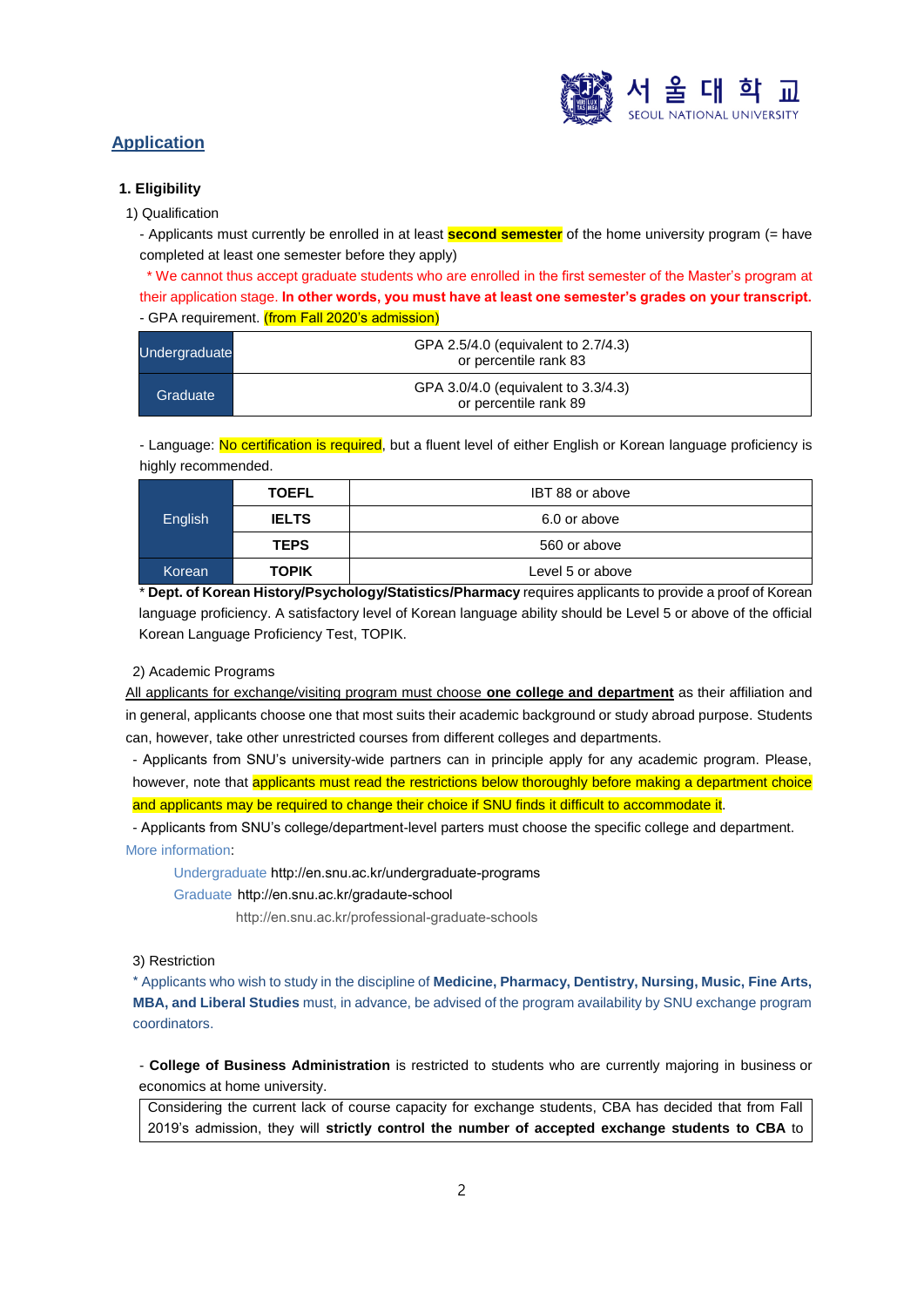

provide quality education and better administrative support. In this regard, it is more likely than the past that students who apply for CBA **might get rejected** during the screening procedure.

- **Undergraduate** applicants for **Dept. of Computer Science and Engineering** must have earned at least 15 credits in CSE-related courses (one credit corresponds to 15 lecture hours or 30 lab hours). This must be explicitly shown on the official transcript; if not, additional proof must be presented by the student.

Starting from Spring 2020's admission, CSE has decided to **control the number of accepted exchange students on the undergraduate-level**, due to lack of course capacity and placement. During the screening procedure, various criteria (including GPA) could be used in determining acceptance.

- **Dept. of Korean History/Psychology/Statistics/Pharmacy** requires applicants to provide a proof of Korean language proficiency. A satisfactory level of Korean language ability should be Level 5 or above of the official Korean Language Proficiency Test, TOPIK.

**- College of Law** is NOT available to undergraduate level students from Spring 2018.

\*School of Law, a specialized law school for graduate level students, instead, will be open to undergraduate students from Fall 2018. Please note that these undergraduate students will be enrolled as graduate (Master's) students in SNU law school during their study.

- **Dept. of Vocal Music** is restricted to students who are currently studying vocal music at home university.
- **College of Medicine** is NO longer available to exchange students.

- **School of Dentistry** is open only to graduate students currently enrolled in a Master's program at School of Dentistry or the equivalent at home university.

- **Graduate School of Business (MBA program)** is restricted to current full-time MBA applicants at home university. Applicants must be aware that the academic system of MBA program differs from that of other programs (Details to be individually announced from the MBA coordinator). For further information about MBA courses, please visit SNU GSB website at gsb.snu.ac.kr or contact MBA Office a[t mba@snu.ac.kr](mailto:mba@snu.ac.kr).

- **College of Liberal Studies** is open only to students who have compelling reasons to study at the college. If not, students should choose other colleges that aligns with their major.

# **2. Application Procedure**

<Exchange Program>

| <b>Semester</b>  | <b>Nomination</b> | <b>Application</b><br><b>Deadline</b> | Screening<br><b>Procedure</b> | Screening Result<br>Announcement | Acceptance<br>Package |
|------------------|-------------------|---------------------------------------|-------------------------------|----------------------------------|-----------------------|
| <b>Fall 2022</b> | March 10          | <b>March 25</b>                       | <b>April-May</b>              | <b>Late May</b>                  | June                  |

\* Exchange students will receive application instructions after the nomination deadline, March 10th.

# <Visiting Program>

| <b>Semester</b>  | <b>Application</b> | <b>Screening</b> | <b>Screening Result</b> | Acceptance |
|------------------|--------------------|------------------|-------------------------|------------|
|                  | <b>Deadline</b>    | <b>Procedure</b> | <b>Announcement</b>     | Package    |
| <b>Fall 2022</b> | March 10           | <b>April-May</b> | <b>Late May</b>         | June       |

#### **3. Document Submission**

**- Important Notes**: Exchange program applicants can complete application **by online submission of the required documents**. However, visiting program applicants must complete **both online and postal submission** of the documents.

- All documents should be submitted in original or verified as an official copy (stamped), and should be in Korean or in English. If the documents are not in Korean or in English, applicants must have them translated in Korean or in English and certified and sealed by the authorized body.

- Application documents are non-returnable once submitted to SNU.

- Please be aware that SNU cannot process applications if there is any missing document or information.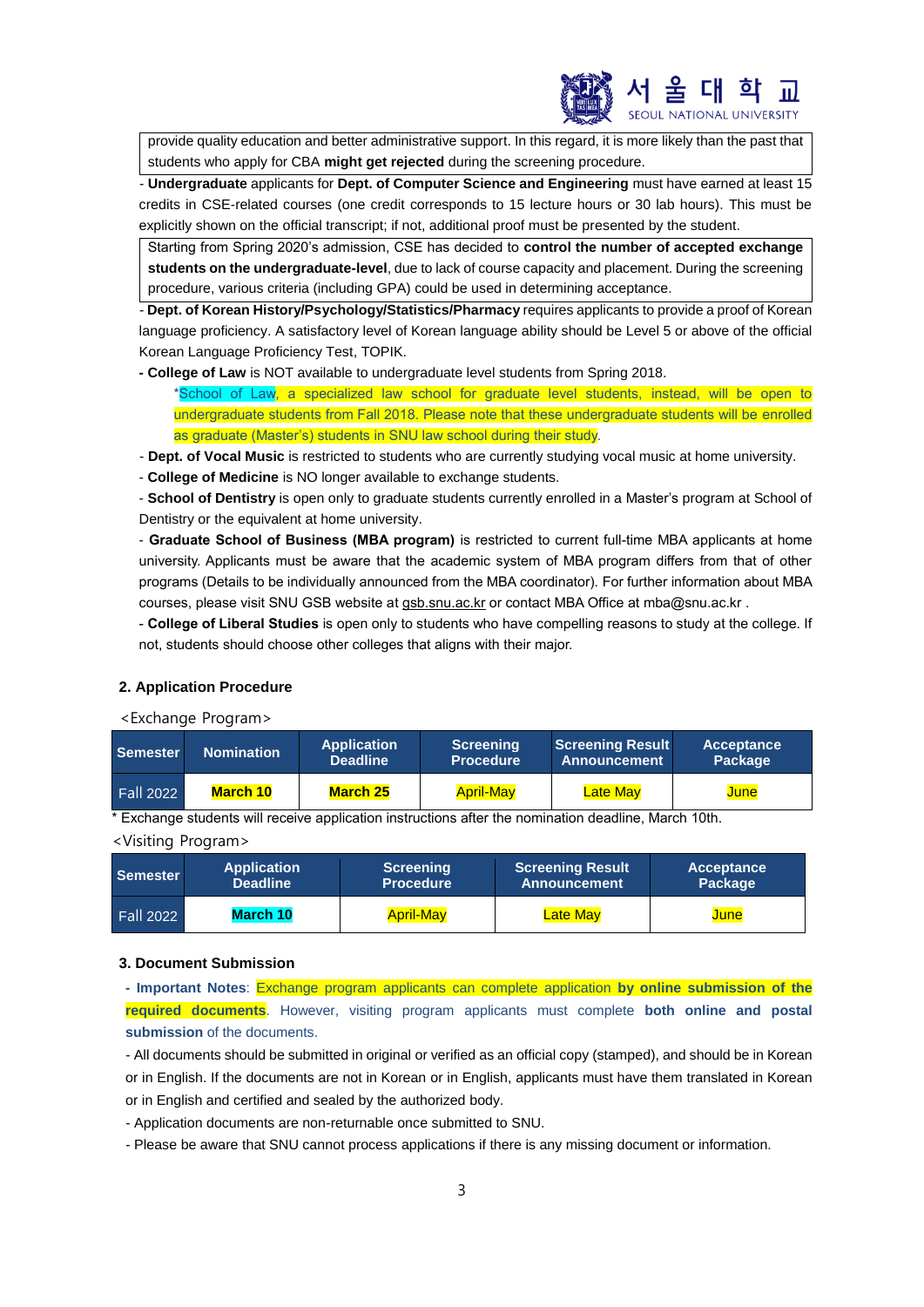

The required documents for applicants are as follows:

|   | <b>List of Required Documents</b>                                                                                                                                                                         | <b>Notes</b>                                                                                                                                                                                                                                                                                                                                                                                                               |  |
|---|-----------------------------------------------------------------------------------------------------------------------------------------------------------------------------------------------------------|----------------------------------------------------------------------------------------------------------------------------------------------------------------------------------------------------------------------------------------------------------------------------------------------------------------------------------------------------------------------------------------------------------------------------|--|
| A | <b>Online Application</b><br>*Once officially nominated by home university, applicants will receive detailed<br>information on how to log in and file an application from the designated SNU coordinator. | Exchange program<br>applicants should upload                                                                                                                                                                                                                                                                                                                                                                               |  |
| в | Certificate of Enrollment at Home University                                                                                                                                                              | the scanned copies of the                                                                                                                                                                                                                                                                                                                                                                                                  |  |
| C | <b>Official Academic Transcript</b>                                                                                                                                                                       | documents to the<br>application system.                                                                                                                                                                                                                                                                                                                                                                                    |  |
| D | Statement of Purpose (Free Essay in English or Korean)                                                                                                                                                    |                                                                                                                                                                                                                                                                                                                                                                                                                            |  |
| Е | Passport Copy (Personal Information Page)                                                                                                                                                                 | - The passport must be<br>valid during the<br>prospective stay in Korea.                                                                                                                                                                                                                                                                                                                                                   |  |
| F | One Letter of Recommendation from a Professor at Home University                                                                                                                                          | - SNU template available<br>- Optional; mandatory for<br>Graduate School of<br><b>International Studies</b><br>(GSIS) applicants, though<br>- The sealed letter of<br>recommendation must be<br>obtained by the applicant<br>and submitted to the home<br>unversity's exchange<br>program coordinator. The<br>coordinator can open the<br>letter, scan it, and send it<br>to the designated SNU<br>coordinator via e-mail. |  |
| G | Portfolio: Photographs of works/Recording of performances                                                                                                                                                 | - Fine Arts, Music, and<br><b>Physical Education</b><br>applicants only                                                                                                                                                                                                                                                                                                                                                    |  |
| н | <b>Financial Certificates</b><br>*Please refer to the OIA website for more information.                                                                                                                   | - SNU template available<br>- Non-Korean visiting<br>program applicants only                                                                                                                                                                                                                                                                                                                                               |  |
|   | Application Fee (82,000 KRW)                                                                                                                                                                              | - Visiting program<br>applicants only                                                                                                                                                                                                                                                                                                                                                                                      |  |

## **4. Screening Procedure**

SNU OIA initially receives and reviews all applications to see if all the requirements have been met. The applications are then forwarded to the screening committee of each department that applicants chose to apply for. **During the assessment, not every nominee will be successful**; some may be rejected if their credentials do not meet the committee's expectation. When the decisions are made, OIA will announce the acceptance results to all applicants and home university. *Please note that OIA is not responsible for the selection process and its results.*

#### **5. Acceptance Package**

Acceptance package encloses a Certificate of Admission (CoA, for non-Korean nationals), an official Letter of Acceptance, and other information necessary for pre-arrival. The package will be electronically sent to the accepted students shortly after the acceptance announcement.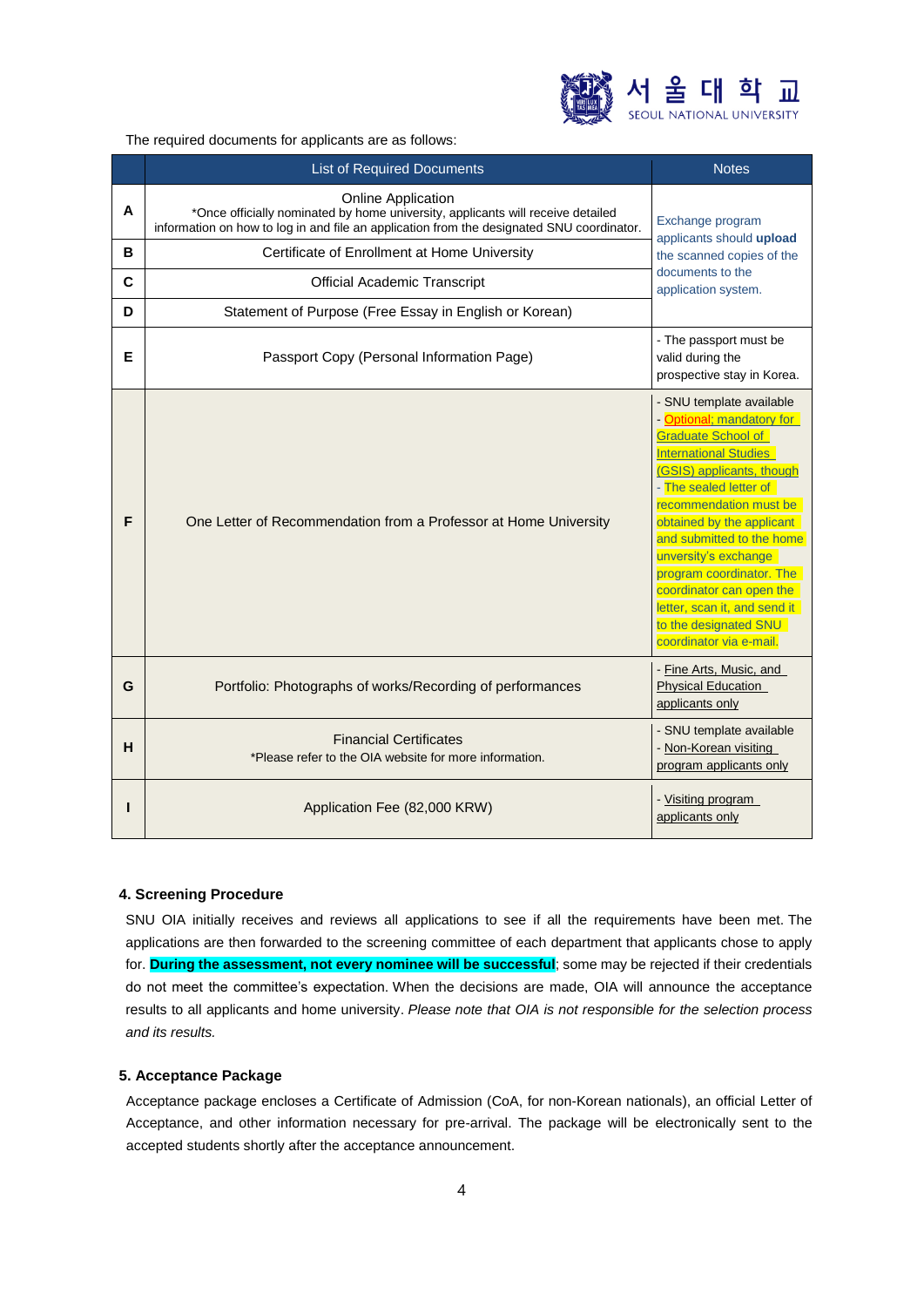

# **Academics**

## **1. Academic Calendar**

| Semester | <b>Welcome</b><br><b>Orientation</b> | <b>Dates</b>                                                                                               | <b>Grades Published</b> | <b>Official Transcript</b><br><b>Issuance</b> |
|----------|--------------------------------------|------------------------------------------------------------------------------------------------------------|-------------------------|-----------------------------------------------|
| Spring   | February 28<br>(tentative)           | March $1 -$ June 14<br>(Final exams and paper deadlines can be seated<br>until the end of June.)           | Early-July              | Mid-July                                      |
| Fall     | August 31<br>(tentative)             | September 1 - December 14<br>(Final exams and paper deadlines can be seated<br>until the end of December.) | Early-January           | Mid-January                                   |

More information[: http://en.snu.ac.kr/academic-calendar](http://en.snu.ac.kr/academic-calendar)

# **2. Courses**

# **Regular Curriculum**

- The majority of courses are taught in Korean but each college and department offers some courses in English as well. The course catalog for the new semester is available at the beginning of January and July each year. Until then, applicants will have to refer to the previous year's catalog.

- Undergraduate students can take courses up to 18 credits and graduate students can take up to 12 credits. There is no minimum credit requirement that SNU imposes on exchange students.

- Korean universities use a credit system based on the number of lecture hours and 1 credit usually amounts to 15 lecture hours. For credit transferability and conversion criteria, applicants must refer to their home university's academic policy on study abroad.

- Course registration is held online a month before the semester begins; it is on a first-come first-served basis and exchange/visiting students are not guaranteed with registering courses they wish to take. More information: [http://sugang.snu.ac.kr](http://sugang.snu.ac.kr/)

# **Korean Language Program (KLP)**

SNU Language Education Institute (LEI) offers credit-bearing Korean Language Programs (KLP) on a fee-paying, extracurricular basis. For exchange students taking KLP, SNU OIA will provide financial support to encourage international students to learn Korean language and culture.

More information: <https://lei.snu.ac.kr/mobile/en/klec/main/main.jsp>

# **3. Academic Transcript**

For exchange students, SNU OIA will send one official academic transcript to home university by the Mid-August and February for each semester. Visiting students, however, must request for its issuance in person at SNU Division of Educational Affairs.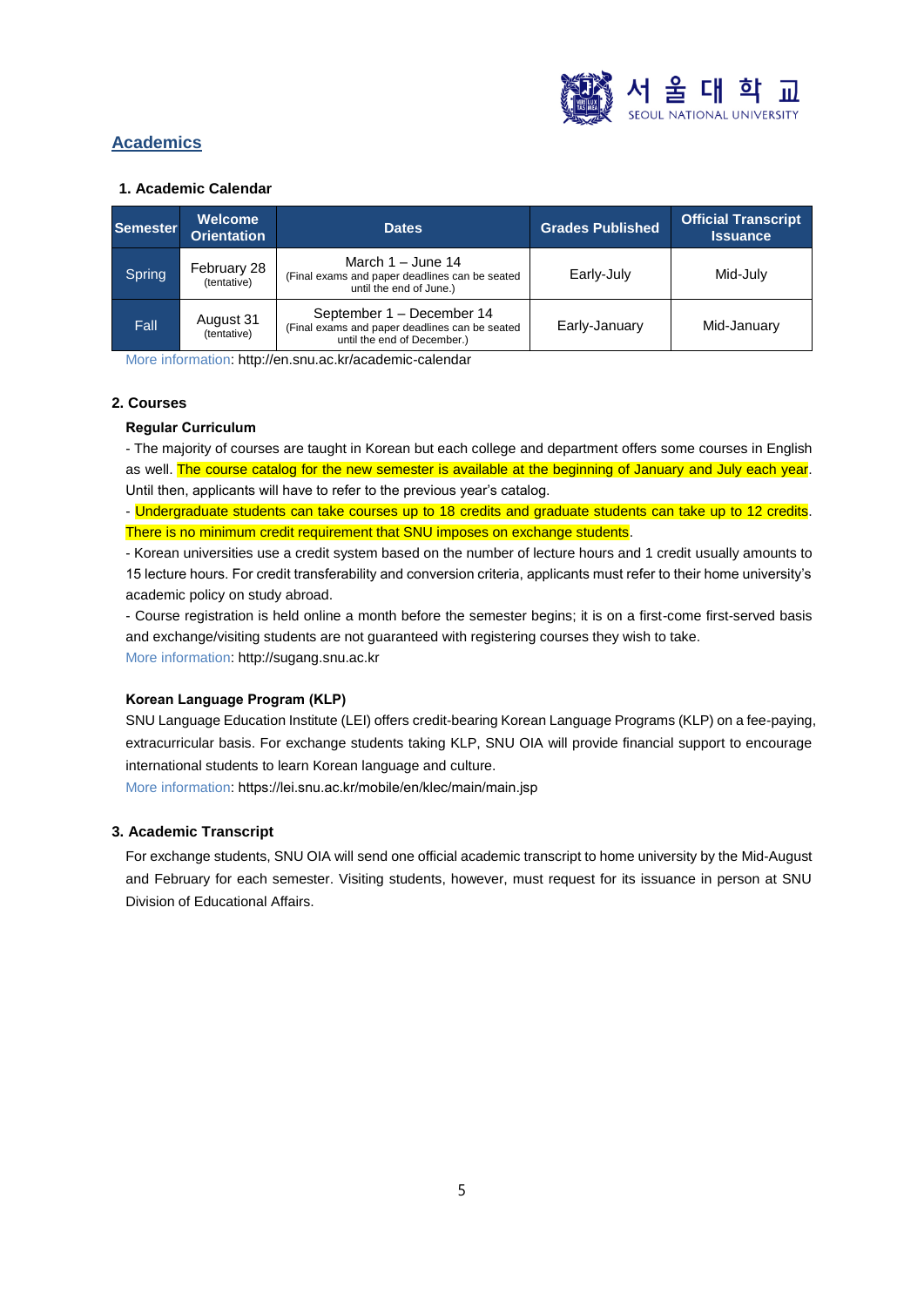

# **Student Life**

# **1. Visa & Immigration**

#### **Student Visa**

A student visa (D-2) is required for every non-Korean student who will be studying in Korea, and it must be acquired before entering Korea. In most cases, exchange/visiting students can acquire their D-2 visa easily when they present the Certificate of Admission (CoA), issued by SNU, to the relevant officials in home country. For detailed information on the visa application process, students must contact the nearest Korean embassy/consulate or refer to [http://www.hikorea.go.kr](http://www.hikorea.go.kr/)

#### **Alien Registration**

After arrival in Korea, all international students who stay for more than 90 days are required to apply for alien registration through Korean immigration office. More detailed information will be provided before arrival.

## **2. Housing**

## **On-Campus Housing**

Exchange students can apply for on-campus housing, and there are two types of residence halls available on the main campus. More information: <http://dorm.snu.ac.kr/eng/>

*- Gwanak Residence Halls*: Double rooms or shared flats (double rooms) available for undergraduate students; single or double rooms available for graduate students

*- Global Residence Halls*: Double rooms or shared flats (single rooms) available for undergraduate and graduate students

## **Off-Campus Housing**

Off-campus housing is available around the campus. It is students' own responsibilities to find accommodation outside the campus. More information: [http://oia.snu.ac.kr/page/c\\_housing\\_off.php](http://oia.snu.ac.kr/page/c_housing_off.php)

| <b>Estimated Cost for Living in Seoul</b>                          |                                                                                                                                                                        |  |  |
|--------------------------------------------------------------------|------------------------------------------------------------------------------------------------------------------------------------------------------------------------|--|--|
| Housing                                                            | (On-campus) 124,800 - 248,100 / month (undergraduate)<br>190,000 - 293,000 KRW / month (graduate)<br>(Off-campus) 400,000 KRW - 800,000 KRW / month (deposit excluded) |  |  |
| <b>Local Transportation</b>                                        | 50,000 - 80,000 KRW / month<br>(A bus/subway ride costs 1,200 KRW.)                                                                                                    |  |  |
| <b>Meals</b>                                                       | 300,000 KRW / month<br>(On-campus meal costs $2,500 - 4,000$ KRW)                                                                                                      |  |  |
| <b>Books/School Supplies</b>                                       | 150,000 KRW / semester                                                                                                                                                 |  |  |
| Telecommunication                                                  | 20,000 KRW - 100,000 KRW / month                                                                                                                                       |  |  |
| <b>Personal Expenses</b>                                           | 300,000 KRW / month                                                                                                                                                    |  |  |
| *Note: The estimation above may vary depending on personal budget. |                                                                                                                                                                        |  |  |

#### **3. Health Care & Well-being**

#### **Health Insurance**

From March 2021, all non-Korean international students are mandatorily and automatically subscribed to Korea's National Health Insurance (NHIS) upon the date of alien registration. Given that administrative process of alien registration takes about a month, it is expected that exchange/visiting students will be subscribed to KNHIS from April (for Spring semester) or from October (for Fall semester). NHIS will charge about 40,000 KRW (about 35 USD / 30 Euro) per month.